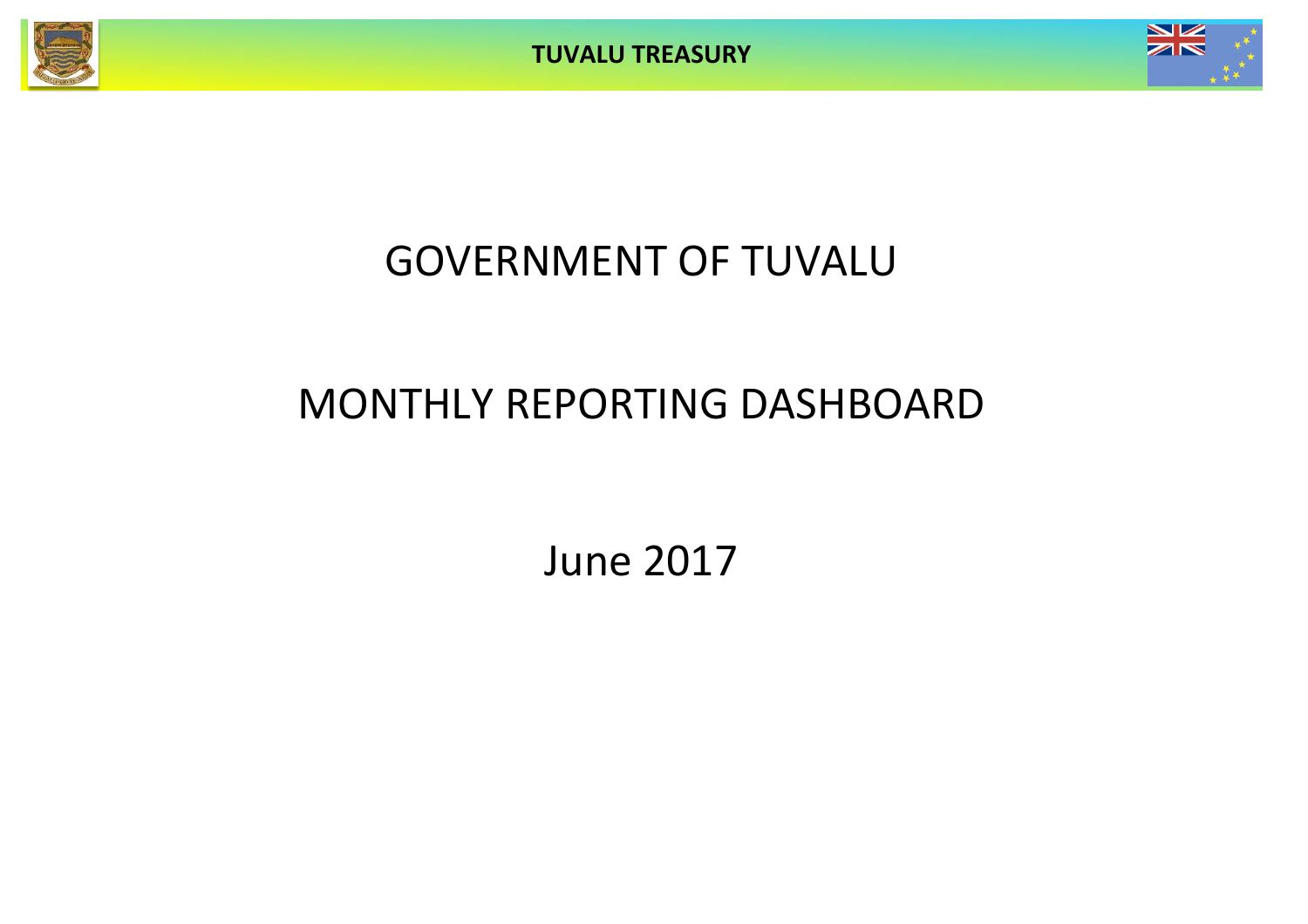

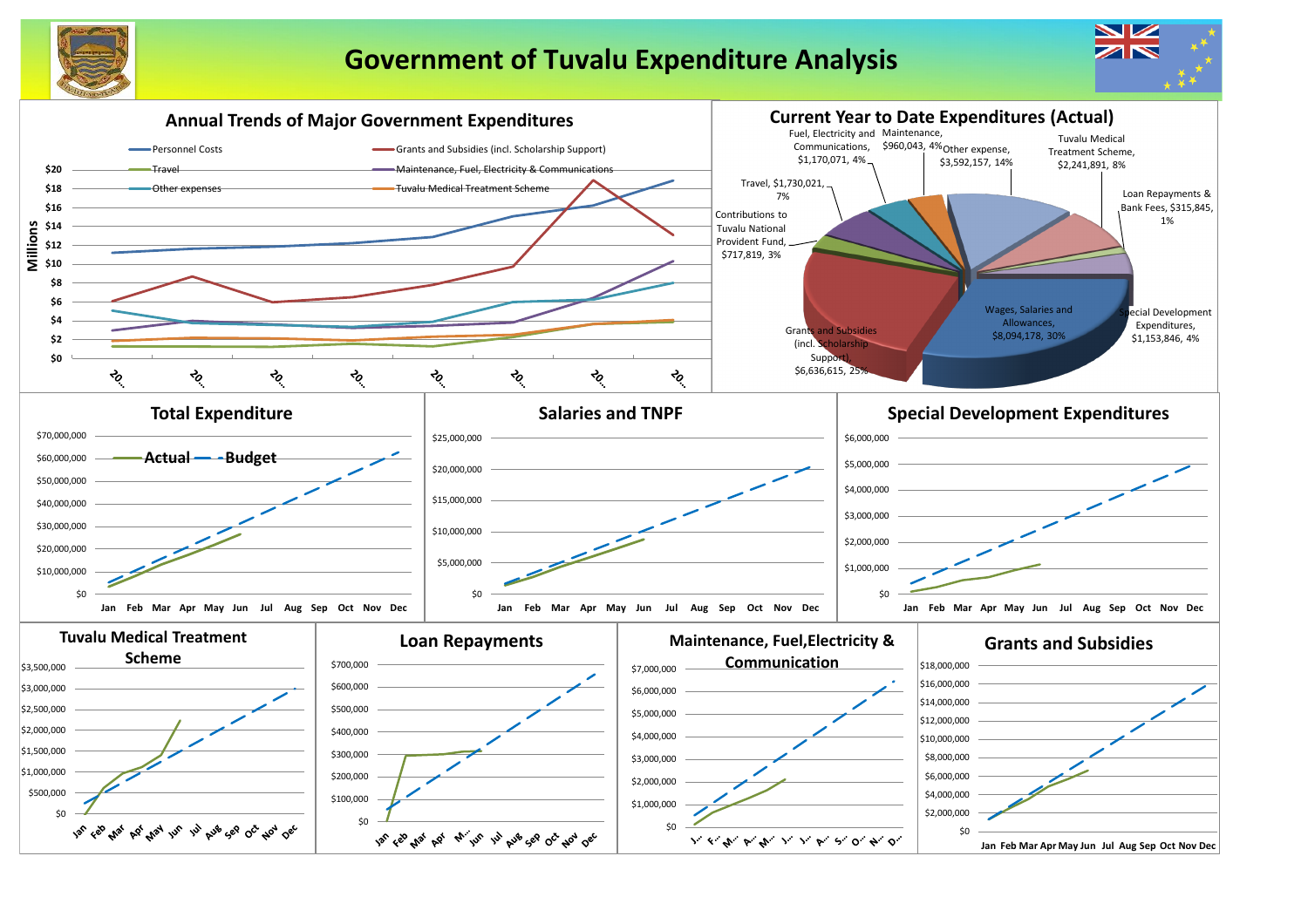# **Government of Tuvalu Revenue Analysis**

**Jan Feb Mar Apr May Jun Jul Aug Sep Oct Nov Dec**



 **\$-**

**Annual Trends of Major Government Revenue \$40 \$35 \$30 \$25 \$20**<br><u>III</u><br>Millissa **\$15 \$10 \$5 \$0 POLO PD 2017 POLIC 2016** 2010 रे०१९ FO. **Axis Title -** Dot TV **EXternal Assistance & Grant Fisheries Licenses** → Interest, Dividends & Rent → Other Income → Taxation → Trust Fund Distribution **Total Revenue External Assistance & Grants \$80,000,000 \$18,000,000** Actual **Budget \$70,000,000 \$16,000,000 \$60,000,000 \$14,000,000 \$50,000,000 \$12,000,000 \$10,000,000 \$40,000,000 \$8,000,000 \$30,000,000 \$6,000,000 \$20,000,000 \$4,000,000 \$10,000,000 \$2,000,000 \$0 \$- Jan Feb Mar Apr May Jun Jul Aug Sep Oct Nov Dec Jan Feb Mar Apr may Jun Jul Aug Sep oct Nov Dec Other Income Fisheries \$160,000,000 \$3,000,000 \$8,000,000 Actual** Other Income  **\$140,000,000** - Actual  **\$7,000,000** Budget **\$2,500,000 Cother Income \$120,000,000 \$6,000,000** - Budget **\$2,000,000 \$100,000,000 \$5,000,000 \$80,000,000 \$1,500,000 \$4,000,000 \$60,000,000 \$3,000,000 \$1,000,000 \$40,000,000 \$2,000,000 \$500,000 \$20,000,000 \$1,000,000 \$-**

**\$0**

**Jan Feb Mar Apr May Jun Jul Aug Sep Oct Nov Dec**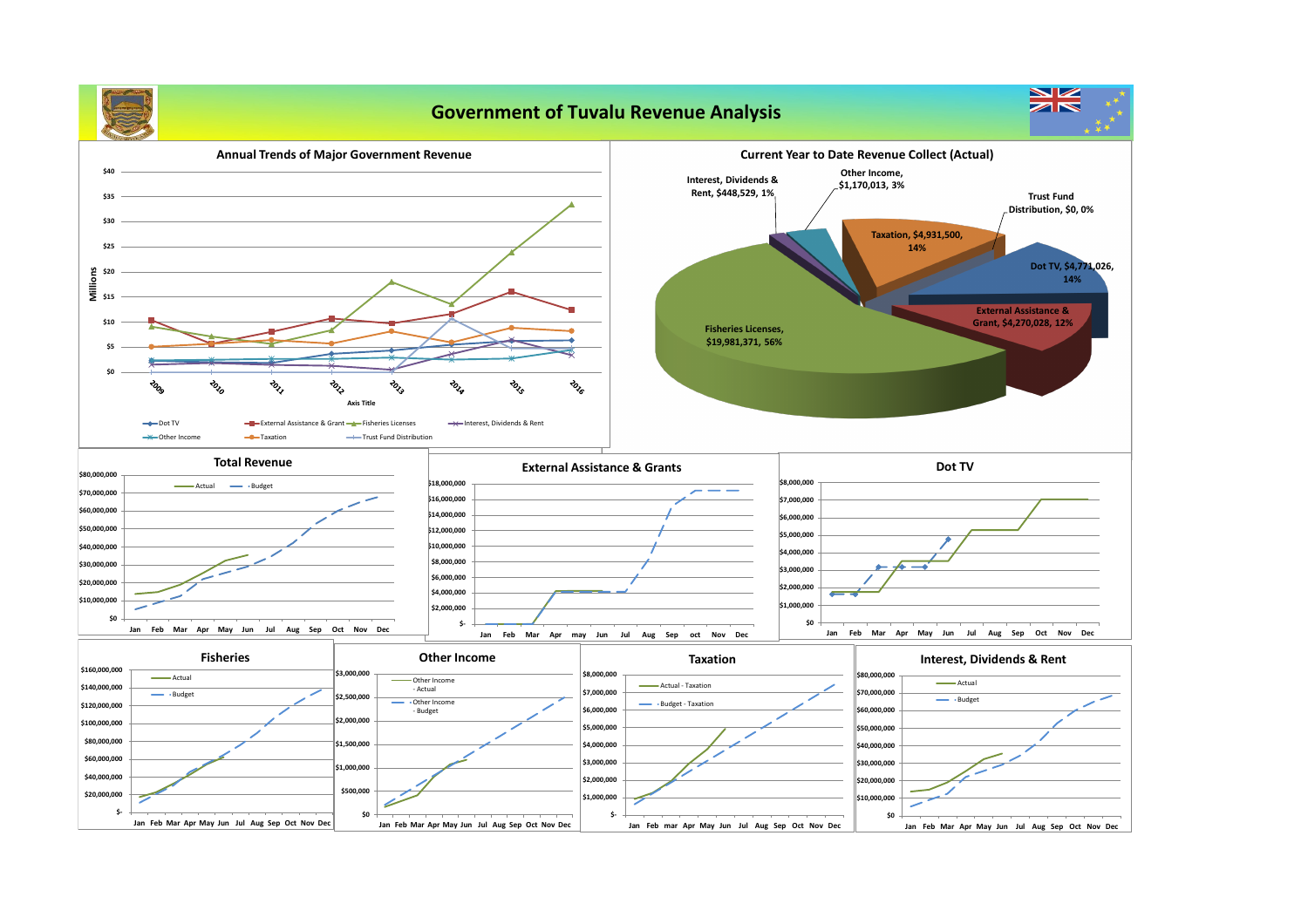### **MONTHLY STATEMENT OF RECEIPTS AND PAYENTS BY NATURE OF EXPENSE FOR THE PERIOD ENDED 6/30/2017**

|                                                                        | <b>Year to Date</b>  | Year to Date           | Year to Date             | January             | February            | March               | April                    | May                | June                | July               | August               | September            | October              | November           | December            | <b>Actual + Forecast</b> | 2017 Budget             | Variance             |
|------------------------------------------------------------------------|----------------------|------------------------|--------------------------|---------------------|---------------------|---------------------|--------------------------|--------------------|---------------------|--------------------|----------------------|----------------------|----------------------|--------------------|---------------------|--------------------------|-------------------------|----------------------|
|                                                                        | Actual               | Budget &               | Variance                 | Actual              | Actual              | Actual              | Actual                   | Actual             | Actual              | Forecast           | Forecast             | Forecast             | Forecast             | Forecast           | Forecast            | <b>Full Year</b>         | <b>Full Year</b>        | Forecast &           |
|                                                                        |                      | Supplementary          |                          |                     |                     |                     |                          |                    |                     |                    |                      |                      |                      |                    |                     |                          |                         | <b>Budget</b>        |
| <b>RECEIPTS</b>                                                        |                      |                        |                          |                     |                     |                     |                          |                    |                     |                    |                      |                      |                      |                    |                     |                          |                         |                      |
| Taxation                                                               |                      | 844,998                |                          |                     |                     |                     |                          |                    |                     |                    |                      | 140,833              |                      |                    |                     |                          |                         | 230,701              |
| Income Tax<br>Company Tax                                              | 1,075,699<br>629,574 | 1,157,502              | 230,701<br>(527, 928)    | 194,047<br>5,583    | 159,011<br>1,641    | 193,831<br>75,342   | 128,777<br>527,257       | 206,455<br>10,252  | 193,579<br>9,500    | 140,833<br>192,917 | 140,833<br>192,917   | 192,917              | 140,833<br>192,917   | 140,833<br>192,917 | 140,833<br>192,917  | 1,920,697<br>1,787,076   | 1,689,996<br>2,315,004  | (527, 928)           |
| <b>Tuvalu Consumption Taxes</b>                                        | 897,598              | 690,726                | 206,872                  | 170,934             | 161,323             | 189,341             | 97,896                   | 150,690            | 127,414             | 115,121            | 115,121              | 115,121              | 115,121              | 115,121            | 115,121             | 1,588,324                | 1,381,452               | 206,872              |
| Import Duty & Excise                                                   | 1,248,164            | 841,326                | 406,838                  | 270,438             | 135,020             | 223,713             | 130,715                  | 255,863            | 232,414             | 140,221            | 140,221              | 140,221              | 140,221              | 140,221            | 140,221             | 2,089,490                | 1,682,652               | 406,838              |
| Import Levy                                                            | 98,795               | 71,310                 | 27,485                   | 23,005              | 8,113               | 20,118              | 11,866                   | 19,885             | 15,807              | 11,885             | 11,885               | 11,885               | 11,885               | 11,885             | 11,885              | 170,105                  | 142,620                 | 27,485               |
| <b>Other Taxes</b>                                                     | 96,779<br>4,046,608  | 94,500<br>3,700,362    | 2,279<br>346,246         | 4,896<br>668,903    | 3,273<br>468,381    | 1,500<br>703,845    | 83,076<br>979,587        | 2,634<br>645,780   | 1,400<br>580,113    | 15,750<br>616,727  | 15,750<br>616,727    | 15,750<br>616,727    | 15,750<br>616,727    | 15,750<br>616,727  | 15,750<br>616,727   | 191,279<br>7,746,970     | 189,000<br>7,400,724    | 2,279<br>346,246     |
| Interest, Dividends and Rent                                           |                      |                        |                          |                     |                     |                     |                          |                    |                     |                    |                      |                      |                      |                    |                     |                          |                         |                      |
| <b>Interest and Dividends</b>                                          | 319,273              | 550,000                | (230, 727)               | (24, 530)           | 38,240              | 144,360             | 160,691                  | 54,785             | (54, 273)           | 50,000             | 50,000               | 300,000              | 50,000               | 1,433,862          | 50,000              | 2,253,135                | 2,483,862               | (230, 727)           |
| Lease, rent and hire                                                   | 129,256              | 158,160                | (28, 904)                | 40,100              | 10,843              | 19,963              | 21,983                   | 35,490             | 878                 | 26,360             | 26,360               | 26,360               | 26,360               | 26,360             | 26,360              | 287,416                  | 316,320                 | (28, 904)            |
| <b>Other Government Charges</b>                                        | 448,529              | 708,160                | (259, 631)               | 15,570              | 49,083              | 164,323             | 182,674                  | 90,275             | (53, 395)           | 76,360             | 76,360               | 326,360              | 76,360               | 1,460,222          | 76,360              | 2,540,551                | 2,800,182               | (259, 631)           |
| <b>Fisheries Licenses</b>                                              | 20,865,763           | 12,502,554             | 8,363,209                | 10,794,655          | 702,706             | 1,848,187           | 617,963                  | 5,938,746          | 963,507             | 2,083,759          | 2,083,759            | 2,083,759            | 2,083,759            | 2,083,759          | 2,083,759           | 33,368,317               | 25,005,108              | 8,363,209            |
| <b>Vessel Registrations</b>                                            | 245,461              | 400,254                | (154, 793)               |                     | $\Omega$            | $\Omega$            | 245,461                  | $\overline{0}$     | $\mathbf 0$         | 66,709             | 66,709               | 66,709               | 66,709               | 66,709             | 66,709              | 645,715                  | 800,508                 | (154, 793)           |
| Marine Services (Nivaga II & Manu Folau)                               | 276,801              | 204,876                | 71,925                   | 70,629              | 30,214              | 42,602              | 43,254                   | 61,851             | 28,250              | 34,146             | 34,146               | 34,146               | 34,146               | 34,146             | 34,146              | 481,677                  | 409,752                 | 71,925               |
| Stevedoring and Wharfage<br>.TV                                        | 204,153<br>4,771,026 | 95,220<br>3,525,642    | 108,933<br>1,245,384     | 31,296<br>1,639,342 | 37,154<br>$\Omega$  | 37,930<br>1,551,344 | 48,162<br>$\overline{0}$ | 31,686<br>$\Omega$ | 17,925<br>1,580,340 | 15,870<br>,762,821 | 15,870<br>- 0        | 15,870<br>0          | 15,870<br>1,762,821  | 15,870<br>- 0      | 15,870              | 299,373<br>8,296,668     | 190,440<br>7,051,284    | 108,933<br>1,245,384 |
| Provision of Goods and Services                                        | 332,675              | 362,154                | (29, 479)                | 39,665              | 31,711              | 29,270              | 47,145                   | 156,682            | 28,202              | 60,359             | 60,359               | 60,359               | 60,359               | 60,359             | 60,359              | 694,829                  | 724,308                 | (29, 479)            |
| <b>Other Charges</b>                                                   | 111,423              | 193,140                | (81, 717)                | 24,336              | 26,284              | 14,781              | 9,735                    | 12,594             | 23,693              | 32,190             | 32,190               | 32,190               | 32,190               | 32,190             | 32,190              | 304,563                  | 386,280                 | (81, 717)            |
|                                                                        | 26,807,302           | 17,283,840             | 9,523,462                | 12,599,923          | 828,070             | 3,524,114           | 1,011,720                | 6,201,559          | 2,641,916           | 4,055,854          | 2,293,033            | 2,293,033            | 4,055,854            | 2,293,033          | 2,293,033           | 44,091,142               | 34,567,680              | 9,523,462            |
| <b>External Assistance and Grants</b><br><b>ROC</b>                    | 4,215,580            | 4,166,667              | 48,914                   |                     |                     |                     | 4,215,580                |                    |                     |                    | ,166,667             | 0                    |                      |                    |                     | 8,382,247                | 8,333,333               | 48,914               |
| AusAID (CIF)                                                           |                      |                        |                          |                     |                     |                     | $\Omega$                 |                    |                     |                    |                      |                      | 1,500,000            |                    |                     | 1,500,000                | 1,500,000               |                      |
| New Zealand (CIF)                                                      |                      |                        |                          |                     |                     |                     | $\overline{0}$           |                    |                     |                    |                      |                      | 500,000              |                    |                     | 500,000                  | 500,000                 |                      |
| World Bank, IMF, ADB                                                   |                      |                        |                          |                     | $\Omega$            |                     | $\Omega$                 | $\Omega$           | $\theta$            |                    |                      | 6,794,868            |                      |                    |                     | 6,794,868                | 6,794,868               |                      |
| <b>Other Donors</b>                                                    | 54,448               |                        | 54,448                   | 17,682              | 253                 | 24,095              | 3,749                    | 8,036              | 634                 |                    |                      | ∩                    |                      | $\mathbf{0}$       |                     | 54,448                   |                         | 54,448<br>103,361    |
| TTF Distribution to CIF                                                | 4,270,028            | 4,166,667<br>3,349,998 | 103,361<br>(3, 349, 998) | 17,682              | 253                 | 24,095              | 4,219,329<br>$\Omega$    | 8,036<br>$\Omega$  | 634                 | 0<br>558,333       | 4,166,667<br>558,333 | 6,794,868<br>558,333 | 2,000,000<br>558,333 | 558,333            | 558,333             | 17,231,562<br>3,349,998  | 17,128,201<br>6,699,996 | (3,349,998)          |
| <b>Total Receipts</b>                                                  | 35,572,467           | 29,209,027             | 6,363,441                | 13,302,078          | 1,345,786           | 4,416,376           | 6,393,309                | 6,945,648          | 3,169,269           | 5,307,274          | 7,711,120            | 10,589,321           | 7,307,274            | 4,928,315          | 3,544,453           | 74,960,224               | 68,596,783              | 6,363,441            |
| <b>PAYMENTS</b>                                                        |                      |                        |                          |                     |                     |                     |                          |                    |                     |                    |                      |                      |                      |                    |                     |                          |                         |                      |
| <b>Operations</b>                                                      |                      |                        |                          |                     |                     |                     |                          |                    |                     |                    |                      |                      |                      |                    |                     |                          |                         |                      |
| Wages, Salaries, and Employee Benefits                                 | 8,094,178            | 19,385,106             | 11,290,927               | 1,326,491           | 1,206,811           | 1,517,546           | 1,315,070                | 1,351,835          | 1,376,425           | 1,617,051          | 1,617,051            | 1,617,051            | 1,617,051            | 1,617,051          | 1,617,051           | 17,796,482               | 19,404,608              | 1,608,126            |
| <b>Contributions to Tuvalu National Provident Fund</b>                 | 717,819              | 1,563,546              | 845,727                  | 114,604             | 110,389             | 132,047             | 124,495                  | 118,047            | 118,237             | 128,382            | 128,382              | 128,382              | 128,382              | 128,382            | 128,382             | 1,488,109                | 1,540,580               | 52,471               |
| Travel                                                                 | 1,730,021            | 3,339,911              | 1,609,890                | 255,072             | 349,684             | 188,017             | 195,914                  | 436,228            | 305,107             | 239,997            | 239,997              | 239,997              | 239,997              | 239,997            | 239,997             | 3,170,003                | 2,879,965               | (290, 039)           |
| Telephone and Internet                                                 | 97,304               | 176,749                | 79,445                   | 13,579              | 39,093              | 10,247              | 8,137                    | 11,068             | 15,180              | 14,599             | 14,599               | 14,599               | 14,599               | 14,599             | 14,599              | 184,899                  | 175,189                 | (9,710)              |
| Maintenance                                                            | 960,043              | 5,753,795              | 4,793,753                | 76,186              | 172,407             | 167,244             | 146,843                  | 199,092            | 198,272             | 425,250            | 425,250              | 425,250              | 425,250              | 425,250            | 425,250             | 3,511,543                | 5,103,001               | 1,591,458            |
| <b>Advertising and Provisions</b>                                      | 583,212              | 1,225,121              | 641,909                  | 61,309              | 80,004              | 127,528             | 105,255                  | 66,281             | 142,834             | 96,057             | 96,057               | 96,057               | 96,057               | 96,057             | 96,057              | 1,159,553                | 1,152,682               | (6, 871)             |
| Fuel and Oil                                                           | 798,182              | 1,232,580              | 434,398                  | 130,906             | 174,005             | 79,916              | 120,718                  | 129,659            | 162,977             | 103,780            | 103,780              | 103,780              | 103,780              | 103,780            | 103,780             | 1,420,860                | 1,245,356               | (175, 504)           |
| Supplies and Equipment                                                 | 1,975,016            | 6,680,132              | 4,705,116                | 27,206              | 104,065             | 410,460             | 459,718                  | 696,644            | 276,924             | 535,843            | 535,843              | 535,843              | 535,843              | 535,843            | 535,843             | 5,190,07                 | 6,430,115               | 1,240,041            |
| Electricity                                                            | 274,584              | 890,147                | 615,563                  | (85, 935)           | 144,506             | 59,365              | 49,882                   | 5,029              | 101,738             | 74,428             | 74,428               | 74,428               | 74,428               | 74,428             | 74,428              | 721,155                  | 893,142                 | 171,986              |
| Senior Citizen Scheme / Pension                                        | 180,825              | 398,688                | 217,863                  | 31,899              | 29,449              | 29,869              | 29,589                   | 30,499             | 29,519              | 33,225             | 33,225               | 33,225               | 33,225               | 33,225             | 33,225              | 380,175                  | 398,700                 | 18,525               |
| <b>TMTS (Tuvalu Medical Treatment Scheme)</b>                          | 2,241,891            | 3,004,000              | 762,109                  | (40, 976)           | 659,231             | 350,483             | 151,846                  | 284,789            | 836,518             | 250,333            | 250,333              | 250,333              | 250,333              | 250,333            | 250,333             | 3,743,892                | 3,004,000               | (739, 891)           |
| Land & Property Rent                                                   | 853,104              | 1,149,619              | 296,515                  | 31,338              | 27,289              | 726,745             | 12,913                   | 34,325             | 20,494              | 97,201             | 97,201               | 97,201               | 97,201               | 97,201             | 97,201              | 1,436,307                | 1,166,407               | (269,900)            |
|                                                                        | 18,506,181           | 44,799,394             | 26,293,213               | 1,941,681           | 3,096,933           | 3,799,466           | 2,720,379                | 3,363,495          | 3,584,227           | 3,616,145          | 3,616,145            | 3,616,145            | 3,616,145            | 3,616,145          | 3,616,145           | 40,203,053               | 43,393,745              | 3,190,692            |
| <b>Grants and Subsidies</b>                                            |                      |                        |                          |                     |                     |                     |                          |                    |                     |                    |                      |                      |                      |                    |                     |                          |                         |                      |
| <b>Grants and Subsidies</b>                                            | 3,351,937            | 5,399,953              | 2,048,015                | 822,167             | 849,295             | 489,955             | 492,477                  | 338,148            | 359,896             | 446,514            | 446,514              | 446,514              | 446,514              | 446,514            | 446,514             | 6,031,020                | 5,358,164               | (672, 855)           |
| Outer Island Projects (SDE)                                            | 871,577              | 2,880,000              | 2,008,423                | 5,870               | 39,093              | 7,764               | 728,139                  | 43,170             | 47,542              | 240,000            | 240,000              | 240,000              | 240,000              | 240,000            | 240,000             | 2,311,577                | 2,880,000               | 568,423              |
| Other SDEs                                                             | 23,886               | 25,000                 | 1,114                    | 550                 | 10,862              | 20                  | 292                      | 12,162             | 0                   | 2,083              | 2,083                | 2,083                | 2,083                | 2,083              | 2,083               | 36,386                   | 25,000                  | (11, 386)            |
| Scholarships and Support                                               | 1,971,150            | 6,560,951              | 4,589,801                | 417,602             | 199,814             | 524,170             | 125,768                  | 186,637            | 517,160             | 541,613            | 541,613              | 541,613              | 541,613              | 541,613            | 541,613             | 5,220,825                | 6,499,350               | 1,278,525            |
| Contribution to Japan Grant Counterpart Fund                           |                      | 50,647                 | 50,647                   | $\Omega$            |                     |                     | $\Omega$                 | - 0                | $\Omega$            | 23,237             | 23,237               | 23,237               | 23,237               | 23,237             | 23,237              | 139,424                  | 278,847                 | 139,424              |
| <b>Overseas Contributions</b>                                          | 441,950              | 767,292                | 325,342                  | 65,745              | 73,700              | 33,032              | 18,572                   | 238,715            | 12,186              | 71,791             | 71,791               | 71,791               | 71,791               | 71,791             | 71,791              | 872,696                  | 861,492                 | (11, 204)            |
|                                                                        | 6,660,501            | 15,683,843             | 9,023,341                | 1,311,934           | 1,172,764           | 1,054,940           | 1,365,247                | 818,832            | 936,785             | 1,325,238          | 1,325,238            | 1,325,238            | 1,325,238            | 1,325,238          | 1,325,238           | 14,611,928               | 15,902,853              | 1,290,926            |
| Loans and Interest                                                     |                      |                        |                          |                     |                     |                     |                          |                    |                     |                    |                      |                      |                      |                    |                     |                          |                         |                      |
| <b>Interest and Bank Charges</b>                                       | 17,503               | 262,232                | 244,729                  | 2,734               | 2,583               | 3,603               | 3,028                    | 2,544              | 3,011               | 21,853             | 21,853               | 21,853               | 21,853               | 21,853             | 21,853              | 148,619                  | 262,232                 | 113,613              |
| Loan Repayment                                                         | 298,342<br>315,845   | 640,281<br>902,513     | 341,939<br>586,668       | 2,734               | 289,342<br>291,924  | $\Omega$<br>3,603   | $\Omega$<br>3,028        | 9,000<br>11,544    | $\Omega$<br>3,011   | 53,357<br>75,209   | 53,357<br>75,209     | 53,357<br>75,209     | 53,357<br>75,209     | 53,357<br>75,209   | 53,357<br>75,209    | 618,482<br>767,102       | 640,281<br>902,513      | 21,799<br>135,411    |
| <b>Capital Expenditures</b>                                            |                      |                        |                          |                     |                     |                     |                          |                    |                     |                    |                      |                      |                      |                    |                     |                          |                         |                      |
| Purchase/construction of assets                                        | 1,129,960            | 6,895,283              | 5,765,323                | 103,429             | 163,120             | 263,808             | 117,699                  | 251,456            | 230,448             | 472,726            | 472,726              | 472,726              | 472,726              | 472,726            | 472,726             | 3,966,315                | 5,672,711               | 1,706,396            |
|                                                                        | 1,129,960            | 6,895,283              | 5,765,323                | 103,429             | 163,120             | 263,808             | 117,699                  | 251,456            | 230,448             | 472,726            | 472,726              | 472,726              | 472,726              | 472,726            | 472,726             | 3,966,315                | 5,672,711               | 1,706,396            |
| <b>Transfer to TTF</b>                                                 |                      | 5,000,000              | 5,000,000                |                     |                     |                     | $\Omega$                 |                    |                     | 416,667            | 416,667              | 416,667              | 416,667              | 416,667            | 416,667             | 2,500,000                | 5,000,000               | 2,500,000            |
| <b>Total Payments</b>                                                  | 26,612,486           | 73,281,032             | 46,668,546               | 3,359,778           | 4,724,741           | 5,121,817           | 4,206,353                | 4,445,327          | 4,754,470           | 5,905,985          | 5,905,985            | 5,905,985            | 5,905,985            | 5,905,985          | 5,905,985           | 62,048,397               | 70,871,822              | 8,823,425            |
|                                                                        |                      |                        |                          |                     |                     |                     |                          |                    |                     |                    |                      |                      |                      |                    |                     |                          |                         |                      |
| <b>NET SURPLUS / (DEFICIT)</b><br>\$M<br><b>FORECAST CASH POSITION</b> | 8,959,981<br>33.1    | (44,072,006)           | 53.031.986               | 9.942.300<br>34.1   | (3,378,955)<br>30.7 | (705, 441)<br>30.0  | 2,186,956<br>32.2        | 2,500,321<br>34.7  | (1,585,201)<br>33.1 | (598, 711)<br>32.5 | 1,805,134<br>34.3    | 4,683,336<br>39.0    | 1,401,289<br>40.4    | (977, 670)<br>39.4 | (2,361,532)<br>37.0 | 12,911,826               | (2, 275, 039)           | 15,186,865           |
| <b>Consolidated Investment Fund</b>                                    | 27,740,812           |                        |                          |                     |                     |                     |                          |                    |                     |                    |                      |                      |                      |                    |                     |                          |                         |                      |
| <b>General Current Account</b>                                         | 5,345,208            |                        |                          |                     |                     |                     |                          |                    |                     |                    |                      |                      |                      |                    |                     |                          |                         |                      |
|                                                                        |                      |                        |                          |                     |                     |                     |                          |                    |                     |                    |                      |                      |                      |                    |                     |                          |                         |                      |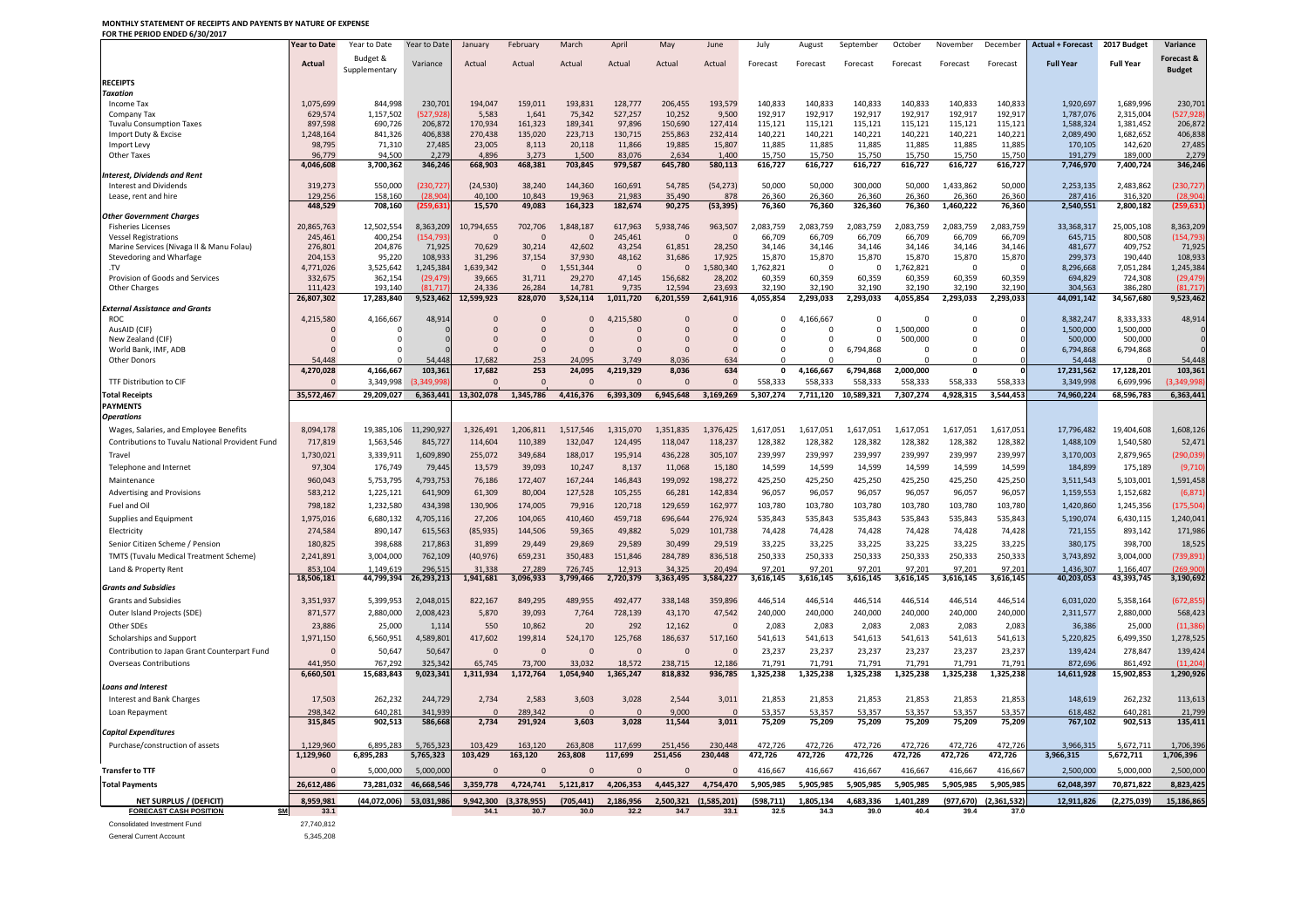| Purchase/construction of assets | 1,129,960 |            | 6,895,283 |              | 5,765,323 |            | 5,672,711 |               |
|---------------------------------|-----------|------------|-----------|--------------|-----------|------------|-----------|---------------|
|                                 |           | 1,129,960  |           | 6,895,283    |           | 5,765,323  |           | 5,672,711     |
| <b>Transfer to TTF</b>          |           |            | 5,000,000 |              | 5,000,000 |            | 5,000,000 |               |
|                                 |           |            |           | 5,000,000    |           | 5,000,000  |           | 5,000,000     |
|                                 |           |            |           |              |           |            |           |               |
| <b>Total Payments</b>           |           | 26,612,486 |           | 73,281,032   |           | 46,668,546 |           | 70,871,822    |
|                                 |           |            |           |              |           |            |           |               |
| NET SURPLUS / (DEFECIT)         |           | 8,959,981  |           | (44,072,006) |           | 53,031,986 |           | (2, 275, 039) |

|                                                 | <b>Year to Date</b> |            | <b>Year to Date</b> |            | <b>Year to Date</b> |             | 2017          |            |  |
|-------------------------------------------------|---------------------|------------|---------------------|------------|---------------------|-------------|---------------|------------|--|
|                                                 | <b>Actual</b>       |            | <b>Budget</b>       |            | Variance            |             | <b>Budget</b> |            |  |
| <b>RECEIPTS</b>                                 |                     |            |                     |            |                     |             |               |            |  |
| <b>Taxation</b>                                 |                     |            |                     |            |                     |             |               |            |  |
| Income Tax                                      | 1,075,699           |            | 844,998             |            | 230,701             |             | 1,689,996     |            |  |
| Company Tax                                     | 629,574             |            | 1,157,502           |            | (527, 928)          |             | 2,315,004     |            |  |
| <b>Tuvalu Consumption Tax</b>                   | 897,598             |            | 690,726             |            | 206,872             |             | 1,381,452     |            |  |
| Import Duty & Excise                            | 1,248,164           |            | 841,326             |            | 406,838             |             | 1,682,652     |            |  |
| Import Levy                                     | 98,795              |            | 71,310              |            | 27,485              |             | 142,620       |            |  |
| <b>Other Taxes</b>                              | 96,779              |            | 94,500              |            | 2,279               |             | 189,000       |            |  |
|                                                 |                     | 4,046,608  |                     | 3,700,362  |                     | 346,246     |               | 7,400,724  |  |
| <b>Interest, Dividends and Rent</b>             |                     |            |                     |            |                     |             |               |            |  |
| <b>Interest and Dividends</b>                   | 319,273             |            | 550,000             |            | (230, 727)          |             | 2,483,862     |            |  |
| Lease, rent and hire                            | 129,256             |            | 158,160             |            | (28, 904)           |             | 316,320       |            |  |
|                                                 |                     | 448,529    |                     | 708,160    |                     | (259, 631)  |               | 2,800,182  |  |
| <b>Other Government Charges</b>                 | 20,865,763          |            |                     |            |                     |             |               |            |  |
| <b>Fisheries Licenses</b>                       |                     |            | 12,502,554          |            | 8,363,209           |             | 25,005,108    |            |  |
| <b>Vessel Registrations</b>                     | 245,461             |            | 400,254             |            | (154, 793)          |             | 800,508       |            |  |
| Marine Services (Nivaga II & Manu Folau)        | 276,801             |            | 204,876             |            | 71,925              |             | 409,752       |            |  |
| Stevedoring and Wharfage                        | 204,153             |            | 95,220              |            | 108,933             |             | 190,440       |            |  |
| .TV                                             | 4,771,026           |            | 3,525,642           |            | 1,245,384           |             | 7,051,284     |            |  |
| Provision of Goods and Services                 | 332,675             |            | 362,154             |            | (29, 479)           |             | 724,308       |            |  |
| <b>Other Charges</b>                            | 111,423             |            | 193,140             |            | (81, 717)           |             | 386,280       |            |  |
| <b>External Assistance and Grants</b>           |                     | 26,807,302 |                     | 17,283,840 |                     | 9,523,462   |               | 34,567,680 |  |
| <b>ROC</b>                                      | 4,215,580           |            | 4,166,667           |            | 48,914              |             | 8,333,333     |            |  |
| AusAID (CIF)                                    | 0                   |            | 0                   |            | 0                   |             | 1,500,000     |            |  |
| New Zealand (CIF)                               | 0                   |            | 0                   |            | 0                   |             | 500,000       |            |  |
| World Bank, IMF, ADB                            | 0                   |            | 0                   |            | $\Omega$            |             | 6,794,868     |            |  |
| <b>Other Donors</b>                             | 54,448              |            | 0                   |            | 54,448              |             | 0             |            |  |
|                                                 |                     | 4,270,028  |                     | 4,166,667  |                     | 103,361     |               | 17,128,201 |  |
|                                                 |                     |            |                     |            |                     |             |               |            |  |
| TTF Distribution to CIF                         | 0                   | 0          | 3,349,998           | 3,349,998  | (3,349,998)         | (3,349,998) | 6,699,996     | 6,699,996  |  |
| <b>Total Receipts</b>                           |                     | 35,572,467 |                     | 29,209,027 |                     | 6,363,441   |               | 68,596,783 |  |
|                                                 |                     |            |                     |            |                     |             |               |            |  |
| <b>PAYMENTS</b>                                 |                     |            |                     |            |                     |             |               |            |  |
| <b>Operations</b>                               |                     |            |                     |            |                     |             |               |            |  |
| Wages, Salaries, and Employee Benefits          | 8,094,178           |            | 19,385,106          |            | 11,290,927          |             | 19,404,608    |            |  |
| Contributions to Tuvalu National Provident Fund | 717,819             |            | 1,563,546           |            | 845,727             |             | 1,540,580     |            |  |
| Travel                                          | 1,730,021           |            | 3,339,911           |            | 1,609,890           |             | 2,879,965     |            |  |
| Telephone and Internet                          | 97,304              |            | 176,749             |            | 79,445              |             | 175,189       |            |  |
| Maintenance                                     | 960,043             |            | 5,753,795           |            | 4,793,753           |             | 5,103,001     |            |  |
| <b>Advertising and Provisions</b>               | 583,212             |            | 1,225,121           |            | 641,909             |             | 1,152,682     |            |  |
| Fuel and Oil                                    | 798,182             |            | 1,232,580           |            | 434,398             |             | 1,245,356     |            |  |
| Supplies and Equipment                          | 1,975,016           |            | 6,680,132           |            | 4,705,116           |             | 6,430,115     |            |  |
| Electricity                                     | 274,584             |            | 890,147             |            | 615,563             |             | 893,142       |            |  |
| Senior Citizen Scheme / Pension                 | 180,825             |            | 398,688             |            | 217,863             |             | 398,700       |            |  |
| <b>TMTS (Tuvalu Medical Treatment Scheme)</b>   |                     |            |                     |            |                     |             |               |            |  |
|                                                 | 2,241,891           |            | 3,004,000           |            | 762,109             |             | 3,004,000     |            |  |
| Land & Property Rent                            | 853,104             |            | 1,149,619           |            | 296,515             |             | 1,166,407     |            |  |
|                                                 |                     | 18,506,181 |                     | 44,799,394 |                     | 26,293,213  |               | 43,393,745 |  |
| <b>Grants and Subsidies</b>                     |                     |            |                     |            |                     |             |               |            |  |
| <b>Grants and Subsidies</b>                     | 3,351,937           |            | 5,399,953           |            | 2,048,015           |             | 5,358,164     |            |  |
| Outer Island Projects (SDE)                     | 871,577             |            | 2,880,000           |            | 2,008,423           |             | 2,880,000     |            |  |
| Other SDEs                                      | 23,886              |            | 25,000              |            | 1,114               |             | 25,000        |            |  |
| Scholarships and Support                        | 1,971,150           |            | 6,560,951           |            | 4,589,801           |             | 6,499,350     |            |  |
| Contribution to Japan Grant Counterpart Fund    | 0                   |            | 50,647              |            | 50,647              |             | 278,847       |            |  |
| <b>Overseas Contributions</b>                   | 441,950             |            | 767,292             |            | 325,342             |             | 861,492       |            |  |
|                                                 |                     | 6,660,501  |                     | 15,683,843 |                     | 9,023,341   |               | 15,902,853 |  |
| <b>Loans and Interest</b>                       |                     |            |                     |            |                     |             |               |            |  |
| Interest and Bank Charges                       | 17,503              |            | 262,232             |            | 244,729             |             | 262,232       |            |  |
| Loan Repayment                                  | 298,342             |            | 640,281             |            | 341,939             |             | 640,281       |            |  |
| <b>Capital Expenditures</b>                     |                     | 315,845    |                     | 902,513    |                     | 586,668     |               | 902,513    |  |

## **MONTHLY STATEMENT OF RECEIPTS AND PAYENTS BY NATURE OF EXPENSE FOR THE PERIOD ENDED 6/30/2017**